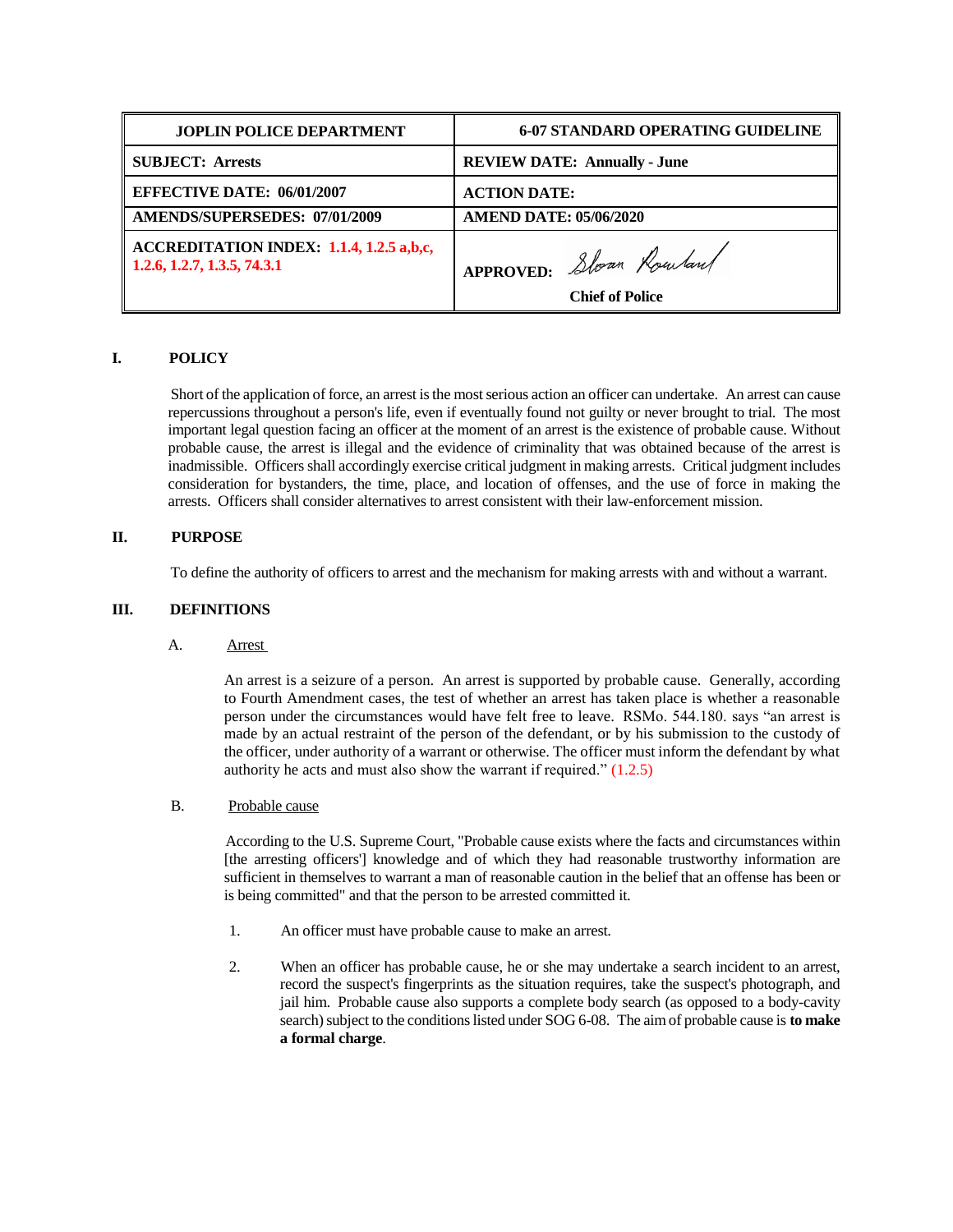## C. Fit for Confinement

 The condition of a detainee who may be admitted to the jail facility, if they are not an immediate medical risk in their current state of health.

### **IV. DISCRETION (1.2.6, 1.2.7)**

- A. Officers shall demonstrate discretionary judgment. Discretion shall be applied reasonably and shall be guided by the oath of office, the limits of authority as established by law, the decisions and interpretations of the courts, the written orders of our department, and the oral instruction provided by field supervisors.
- B. Officers shall not make arrests based on or affected by a person's sex, race, creed, color, general or assumed attitude, ethnic or natural origin, disabilities, or sexual orientation.
- C. Officers have four forms of discretionary authority when making arrests: no arrest at all, an informal resolution of the incident or problem, issuance of a summons, or a full-custody arrest.
	- 1. Informal resolutions take the form of referrals to other agencies, mediating agreements between two or more parties, or issuance of a warning. Informal resolutions are the least coercive of all enforcement measures and shall be applied when stronger enforcement methods are unnecessary or inappropriate under the circumstances.
- D. The decision to apply one or more enforcement methods must be based on the totality of the circumstances and must be consistently applied.
- E. Supervisors shall periodically review arrests made by their subordinates to ensure that proper action was taken under the circumstances.

## **V. ARRESTS WITH A WARRANT (1.2.5)**

A. Who may issue?

 An arrest warrant may be issued by the judges of the supreme court throughout the state; judges of the court of appeals and circuit judges within their respective districts and circuits; associate circuit judges within their respective counties and municipal judges within the limits of their respective municipalities (§ 542.020).

B. When the warrant may issue

Whenever complaint shall be made, in writing and upon oath, to any associate circuit judge setting forth that a felony has been committed, and the name of the person accused thereof, it shall be the duty of such associate circuit judge to issue a warrant reciting the accusation, and commanding the officer to whom it shall be directed forthwith to take the accused and bring him before such associate circuit judge, to be dealt with according to law (§ 544.020).

Joplin City Code Section 9.01 states that the municipal court "may issue warrants of arrest, and search warrants or warrants for search and seizure as authorized by law for circuit judges or magistrates, directed to the chief of police or other police officers of the city upon application of the city attorney, assistant city attorneys, chief of police, or other police officers."

### C. What the warrant contains

 A warrant commands the accused to appear before a judge or magistrate at a stated time and place. The warrant names the accused or gives a description if his or her name is not known, describes the offense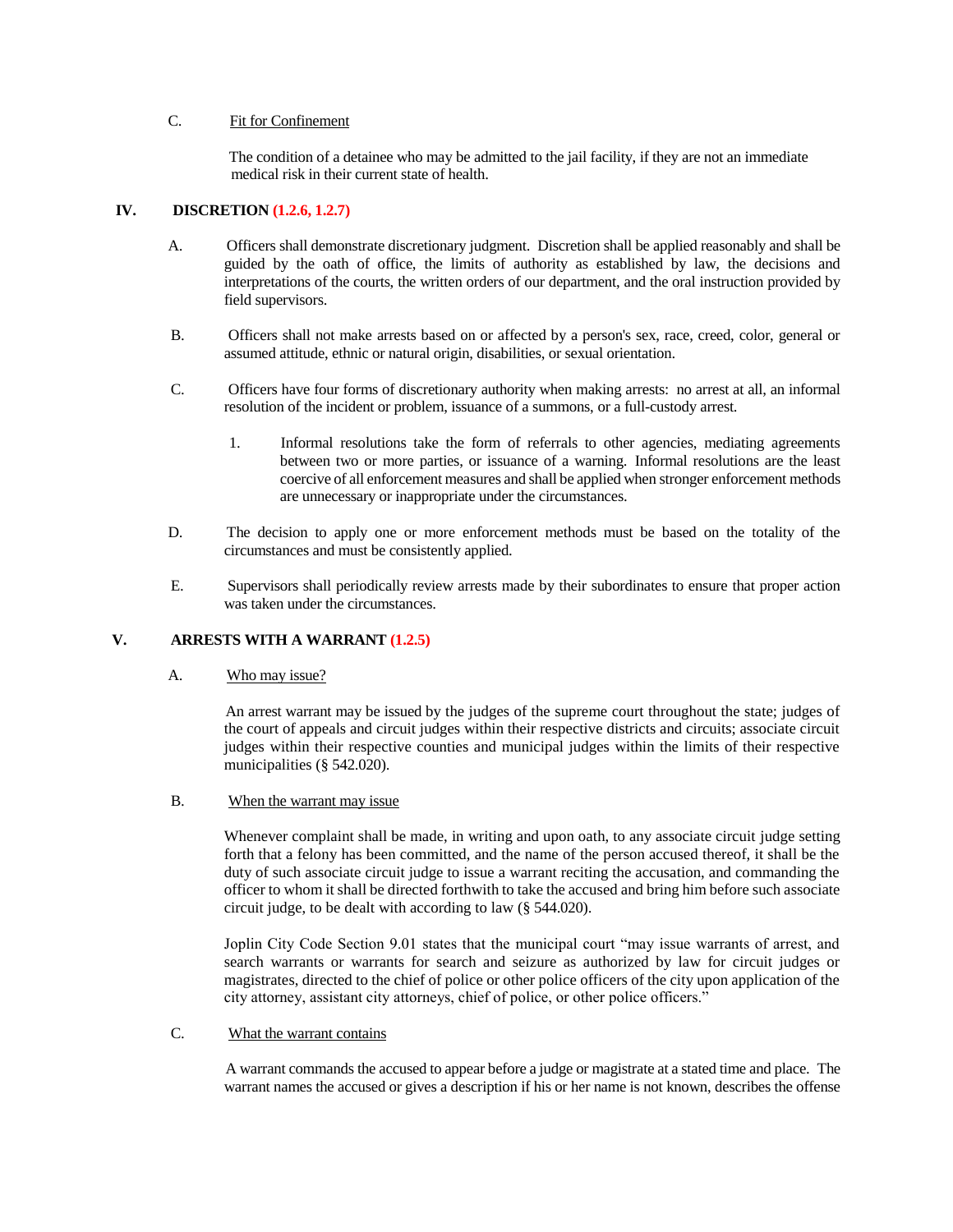and names the violation, and bears a judge's signature. The warrant contains the complaint and sworn statements from witnesses.

- D. Escape, flight, and pursuit; Arrest anywhere in the state
	- 1. § 544.120 RSMo, allows an officer, with or without a warrant, to pursue an escapee from custody. If the officer is in close pursuit, he or she may arrest the suspect wherever he is found.
	- 2. § 544.155 RSMo, authorizes a law-enforcement officer from any other state or the District of Columbia to pursue a fleeing felon into Missouri and take the suspect into custody as if the suspect had committed a felony in Missouri. Foreign officers shall immediately take the arrestee to a local judicial officer to determine the lawfulness of the arrest.

#### E. Exemption of such witnesses from arrest or service of process

 RSMo. § 491.430 states that persons coming into Missouri in obedience to a summons to testify shall not while in this state pursuant to such summons be subject to arrest or the service of process, civil or criminal, in connection with matters which arose before his entrance into this state under the summons. The same provision applies to a person traveling through Missouri in obedience to a summons from another state.

## F. Arrest of suspect inside dwelling

- 1. If an officer wishes to arrest a suspect inside a residence and consent is not obtained or not exigent circumstances exist, the officer must first obtain an arrest warrant. The officer must have a reasonable belief that the suspect is inside the residence. If the residence belongs to the suspect, only an arrest warrant is required. If the dwelling belongs to someone else, the officer must obtain a search warrant as well.
- 2. A search warrant is not required if the officer is in hot pursuit or the owner of a residence consents to the officer's search for the suspect, or exigent circumstances exist.

## **VI. ARREST WITHOUT A WARRANT (1.2.5)**

## A. Authority

 The search and seizure provision of the Fourth Amendment protects citizens from the arbitrary and oppressive interference with privacy by law enforcement officials. Further, officers must have probable cause that a crime has been committed, and that the person to be arrested has committed the crime. See SOG 6-09 on constitutional safeguards and SOG 6-11 on search warrants.

- B. When warrantless arrests may be made
	- 1. An officer may arrest on view, and without a warrant, any person the officer sees violating the law, or who such officer has reasonable grounds to believe has violated any law of this state, including a misdemeanor or infraction, or has violated any ordinance over which such officer has jurisdiction (§ 544.216 RSMo).
		- a. All persons arrested and confined in any jail or other place of confinement by any peace officer, without warrant or other process, for any alleged breach of the peace or other criminal offense, or on suspicion thereof, shall be discharged from said custody within twenty four (24) hours from the time of such arrest, unless they shall be charged with a criminal offense by the oath of some credible person, and be held by warrant to answer to such offense (§ 544.170 RSMo).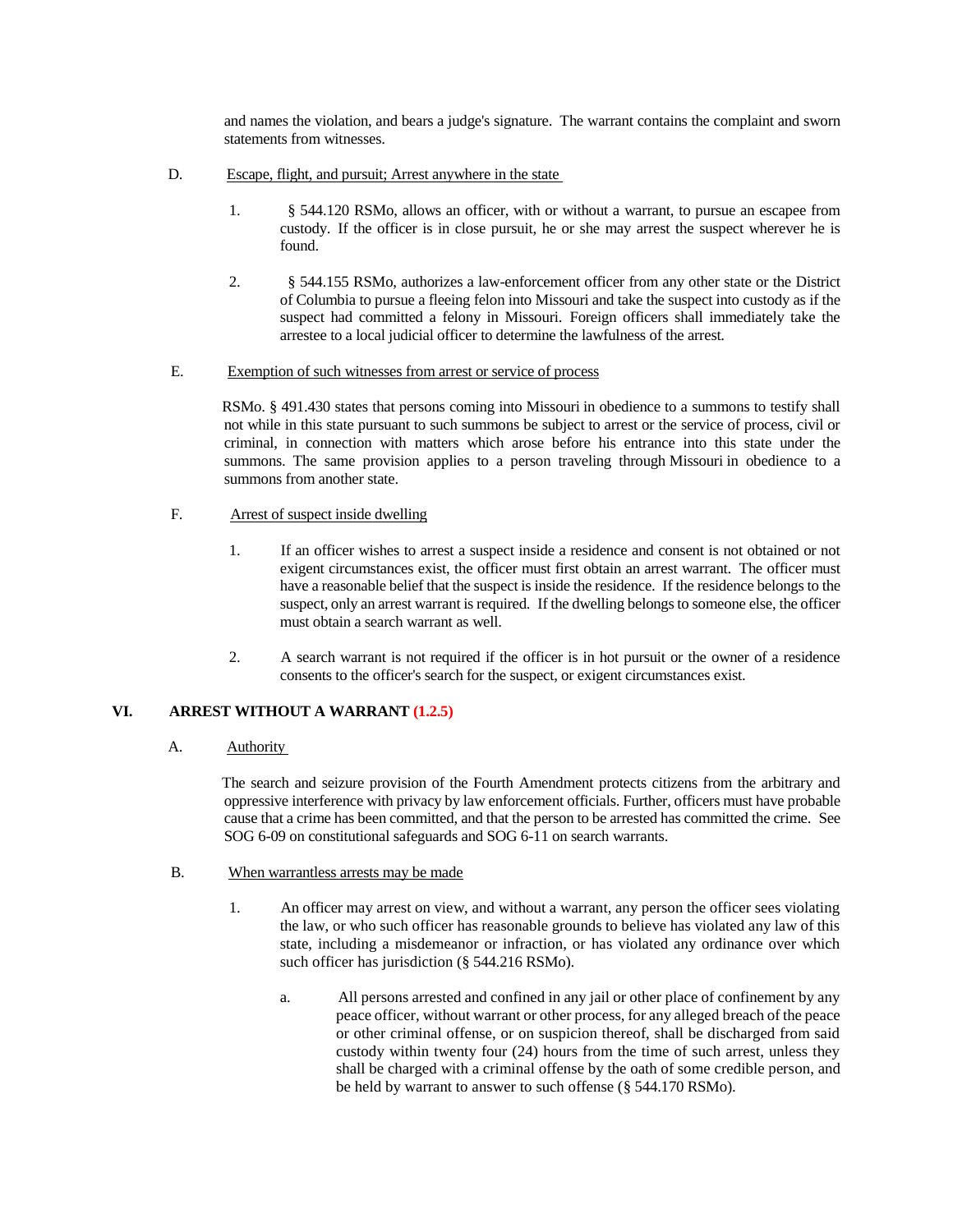- 2. An arrest without a warrant by a law enforcement officer is lawful whenever the arresting officer has reasonable grounds to believe that the person to be arrested was driving while intoxicated or with excessive blood alcohol, whether or not the violation occurred in the presence of the arresting officer. Such arrest without warrant must be made within one and one-half hours after such claimed violation occurred, unless the person to be arrested has left the scene of an accident or has been removed from the scene to receive medical treatment, in which case such arrest without warrant may be made more than one and onehalf hours after such violation occurred (§ 577.039 RSMo).
- 3. When any person is charged with a felony in this state or another state, and the officer is able, through NCIC or by way of a photocopy, to verify that a felony warrant exists; or when the officer receives information from any other law-enforcement agency in Missouri for an alleged misdemeanor not committed in the officer's presence (provided a warrant for the offense is on file).
- 4. Under §455.085 RSMo, officers may arrest without a warrant in cases of assault and battery against a family or household member and for violations of protective orders, regardless of whether the violation occurred in the officer's presence, provided the officer has probable cause.

## C. Actions upon arrest

- 1. Persons arrested under any warrant for any offense shall, when no provision is otherwise made, be brought before the associate circuit judge who issued the warrant, or if he be absent or his office be vacant, or if he is not authorized to act within the county in which the offense was committed, then before the nearest associate circuit judge in such county (§ 544.260 RSMo).
- 2. Any person charged with a bailable offense, at his appearance before an associate circuit judge or judge may be ordered released pending trial, appeal, or other stage of the proceedings against him on his personal recognizance, unless the associate circuit judge or judge determines, in the exercise of his discretion, that such a release will not reasonably assure the appearance of the person as required. (§ 544.455).
- 3. If the arrest is a probable cause arrest, the arresting officer shall ensure that contact is made with the law enforcement officials where the charge was made and inform them that the accused has been arrested based on the teletype message (or other arrest document), and if not bonded, ascertain when a representative will arrive to transfer the accused back to the locality having trial jurisdiction.
- 4. If the suspect is arrested under a copy of the original warrant, the officer shall request dispatch to contact the originating agency via NCIC. The message shall state that the suspect has been arrested under a warrant from the originating agency's jurisdiction and shall request that the original warrant be marked "served."
- 5. Once the arrest has been made, the officer shall notify dispatch. The on duty dispatcher will then ensure that the arrestee's name has been removed from NCIC/MULES.
- 6. Complete a MULES/NCIC check on any person who is jailed or to whom a summons was issued before releasing them.
- D. Juveniles

Refer to SOG 9-09 concerning handling of juveniles.

E. Summonses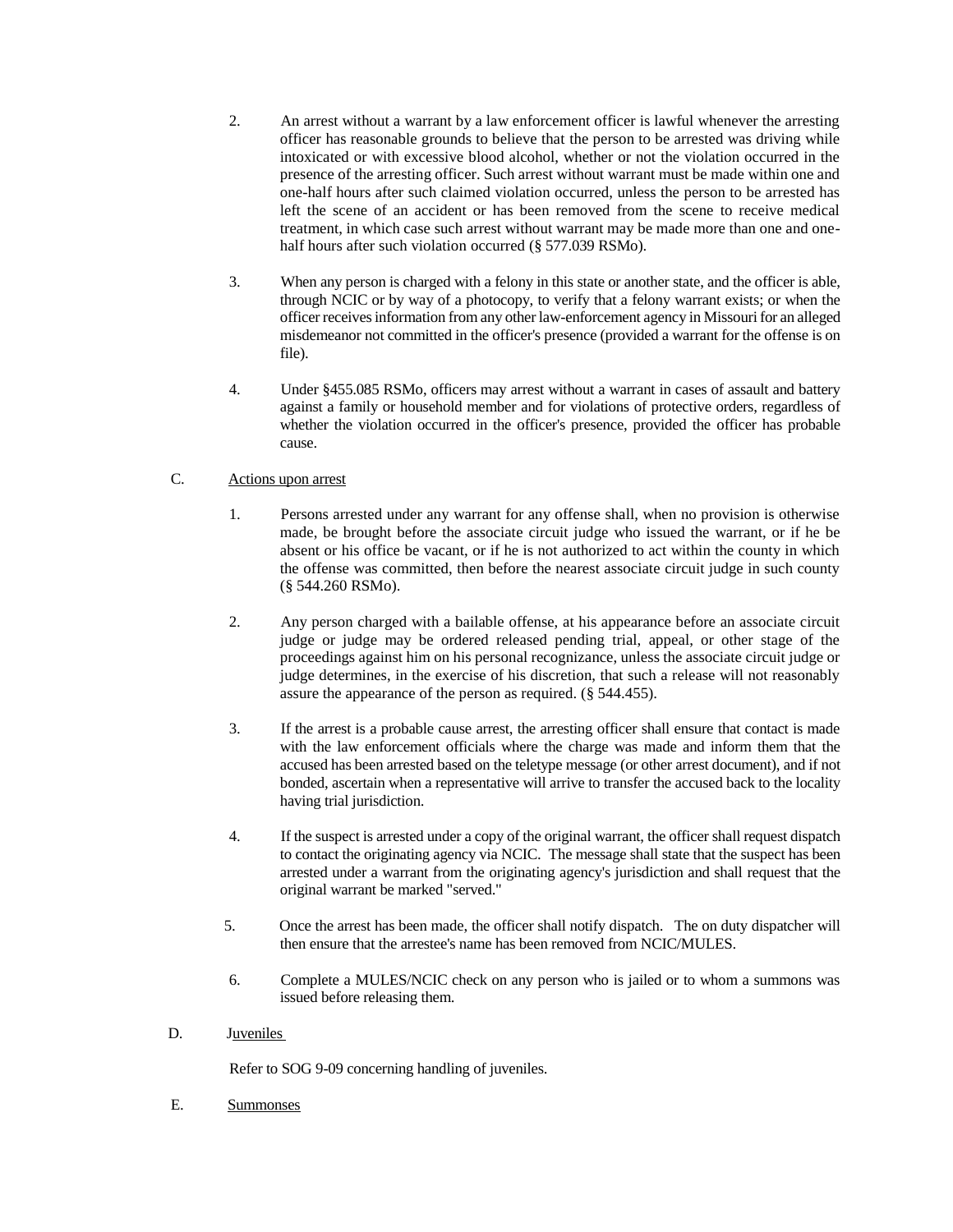- 1. An arresting officer may issue a summons to appear at a time and place specified in such summons whenever any person is detained by or in the custody of an arresting officer for any of the following:
	- a. Any offense committed in the officer's presence that is a violation of any city ordinance or any ordinance violation that the officer has reasonable grounds to believe was violated.
- 2. If, after issuing a summons for (a) above, the suspect continues the unlawful act, then the officer may immediately arrest the suspect.
- 3. If the officer believes that the suspect is likely to disregard a summons, or may cause harm to himself or another person, then the officer may take the suspect into custody.
- 4. Complete a MULES/NCIC check on any person to whom a summons was issued before releasing that person.

### F. Public intoxication

RSMo. § 67.305 states that no county or municipality may adopt or enforce a law, rule or ordinance, which authorizes or requires arrest or punishment for public intoxication or being a common or habitual drunkard or alcoholic. However, § 67.315 RSMo. states that a person who appears to be incapacitated or intoxicated may be taken by a peace officer to the person's residence, to any available treatment service, or to any other appropriate local facility, which may if necessary include a jail, for custody not to exceed twelve hours.

### **VII. POST-ARREST PROCEDURES (1.2.5)**

A. Constitutional considerations

Refer to SOG 6-05 and SOG 6-08, for a discussion of search guidelines and searches incident to arrest.

B. Booking

 Consistent with Joplin City Jail Standard Operating Guideline (G-7.73), an arrestee will not be accepted into the Joplin City Jail under the following conditions:

- 1. B.A.C. level greater than 0.30%
- 2. Involvement in a motor vehicle crash where the arrestee was subject to:
	- a. Roll Over
	- b. Ejected from the Vehicle
- 3. Physical deformities from trauma, to include:
	- a. Inability to stand or walk
	- b. Bleeding that is not controlled
	- c. Mental Confusion, to including being disoriented to person, place or time

If the arrested person is not released on a summons, officers shall observe the following procedures:

- 1. Transport the suspect to the Joplin City Jail.
- 2. Advise jail personnel of the charges against the suspect so that booking procedures may begin.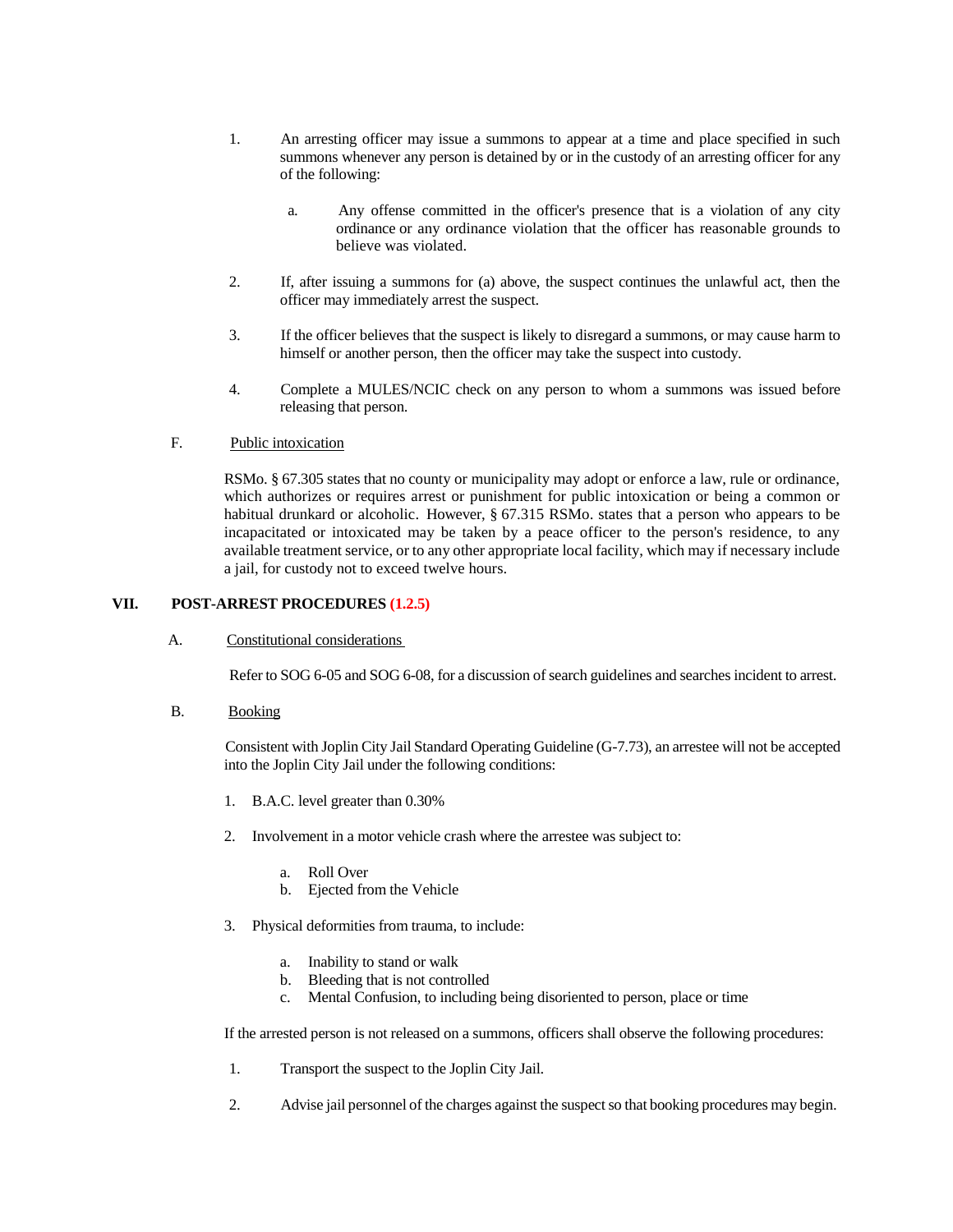3. Complete all paperwork pertaining to the arrest (e.g. summons, DWI forms, etc).

### C. Injury before or during arrest

- 1. If a person receives an injury before or during an arrest and either requests medical attention or, in the officer's judgment, medical attention is needed, officers shall have the person evaluated by medical personnel (i.e. EMT, doctor, etc.) before booking. The jail staff shall be notified of any medical attention that has been provided for an arrestee. When the arrestee is returned to the Joplin City Jail, the officer shall provide written documentation that indicates the arrestee is fit for confinement. (1.3.5)
- 2. If force is used during an arrest, either by an officer against the suspect or by the suspect against the officer, a Use of Force form shall be completed by the involved officer(s).
- 3. If an officer receives an injury, the officer shall:
	- a. Notify his or her supervisor on the day of the injury (when possible);
	- b. Complete an injury report which shall be forwarded through the chain of command to the Chief of Police who shall forward it to the Personnel Department.
	- c. Pick up a "Referral for Treatment" form from the Personnel Department each time medical treatment is to be received unless the injury is of the emergency nature.

#### D. Processing of paperwork

- 1. Offense reports: When the arrestee is incarcerated on a felony, any offense report associated with the arrest must be typed into the department's report management system before the end of the reporting officer's shift. Offense reports associated with misdemeanor arrests must, at least, be called into the reporting system before the end of the reporting officer's shift. Exceptions will be limited to exigent circumstances and must be authorized by a supervisor.  $(1.2.5 \text{ A})$
- 2. Booking forms: In most instances, the booking process, to include all booking forms, will be completed by the staff of the City jail. However, the officer bringing the prisoner into the jail will fill out the initial booking form. The form will then be forwarded to the jail staff for completion of the booking process.
	- a. Among other information, the case number or complaint number must be included on the form so that jail staff may include it as part of the computer entry.
	- b. Forms and information to be obtained during booking include:
		- i. Booking information form (1.2.5 A)
		- ii. Property information form (1.2.5 A)
		- iii. Medical information form (1.2.5 A)
		- iv. Fingerprint cards (1.2.5 B)
		- v. Photographs (mug shot)  $(1.2.5 \text{ C})$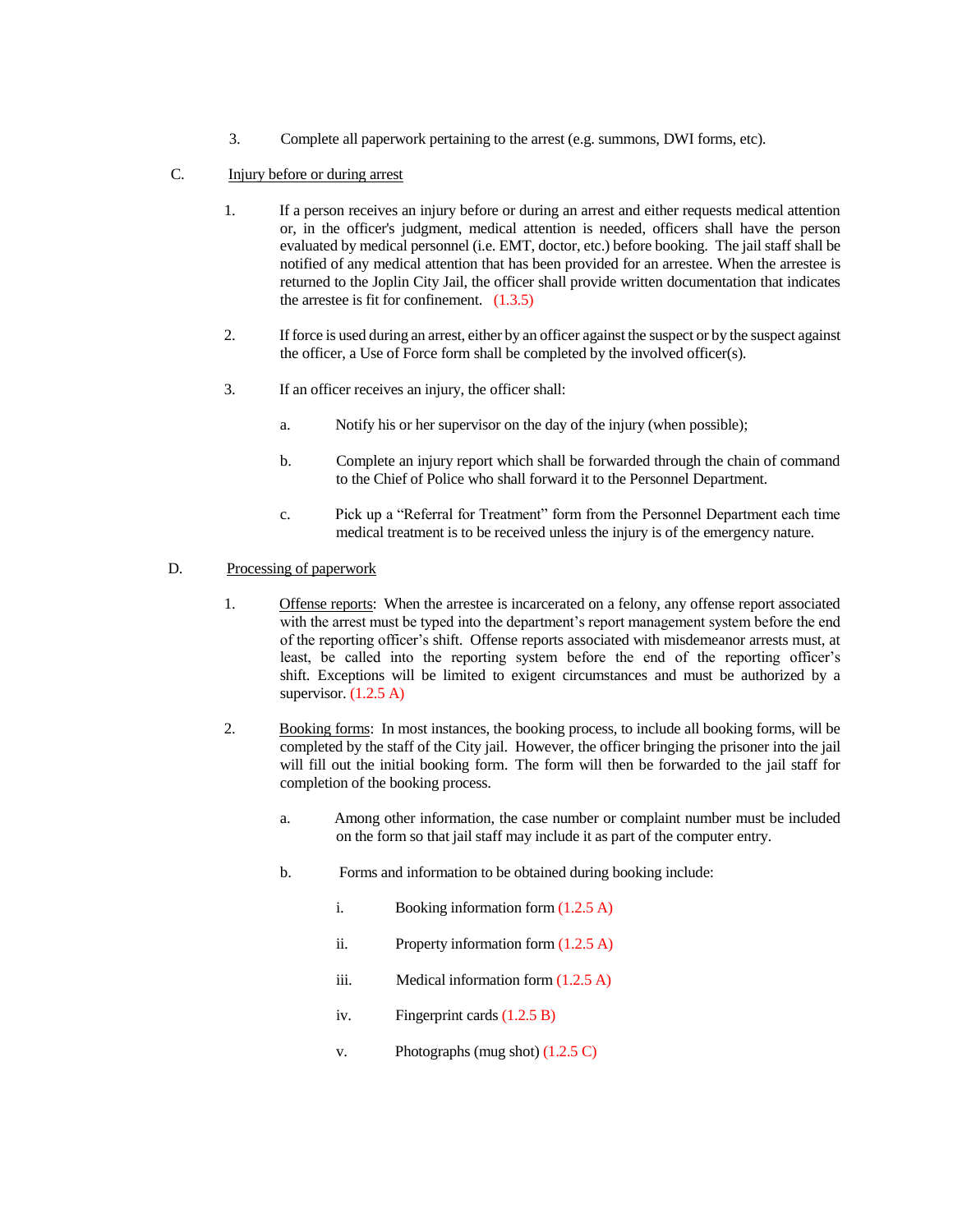- 3. Copies of summonses: When applicable, a copy of the citation/complaint will be left with the jail staff for inclusion in the arrestee's property. Other copies will be attached to a Complaint Transmittal Form and forwarded to the shift supervisor.
- 4. Probable Cause Affidavit: The arresting officer must fill out a Probable Cause Statement form (in the case of a warrantless misdemeanor arrest) or a Probable Cause Affidavit (in the case of a warrantless felony arrest). The statement/affidavit will be forwarded along with other pertinent paperwork to the appropriate prosecuting attorney.
- 5. Prosecutor's Summary: The arresting officer must fill out a Prosecutor's Summary when a warrantless felony arrest is made, and when an arrest is made on an out-of-state felony warrant.
- 6. Copies of warrant: When a warrant is served on the arrestee, a copy of the warrant or MULES/NCIC printout will be attached to the booking paperwork.
- 7. Bond papers: When a bond is posted, the paperwork will be forwarded by jail staff to the court of jurisdiction.
- 8. Juvenile arrest
	- a. When a complaint is filled out during a misdemeanor juvenile arrest, the copy with the officer's narrative is left with the juvenile authorities at the juvenile detention center. A second copy is given to the juvenile, and a third copy will be placed in the Squad Room tray and forwarded to the shift supervisor.
	- b. When a juvenile is arrested for a felony, a Prosecutor's Summary and Affidavit is required. A complaint (citation) is required, the officer must leave the offense report number with the juvenile authorities for their records.
	- c. The rule-of-thumb on when to complete an offense report in a juvenile case is, if the case would require an offense report in an adult situation, the case will require an offense report in a juvenile situation.
	- d. When an offense report is completed in conjunction with a juvenile arrest, and the juvenile is listed as the suspect, a Juvenile Suspect Form shall be completed with the juvenile's information. The juvenile's identifiers shall not be listed in the offense report. The completed Juvenile Suspect Form will be forwarded to the Senior Clerk within the Investigations Bureau.

## E. Further processing

- 1. If bond is allowed, the jail staff will book, photograph, and fingerprint the suspect before they can leave after meeting the required bond.
- 2. If bond is not allowed or cannot be made, the person is committed to jail by the jail staff following the booking process.
- 3. Items seized as evidence shall be tagged and placed within the departmental evidence locker.

## **VIII. RELEASE FROM ARREST**

#### A. Legal background

Officers may encounter a circumstance where probable cause develops to arrest a person for an offense, only to find out shortly thereafter that the person under arrest did not commit a crime, or that the event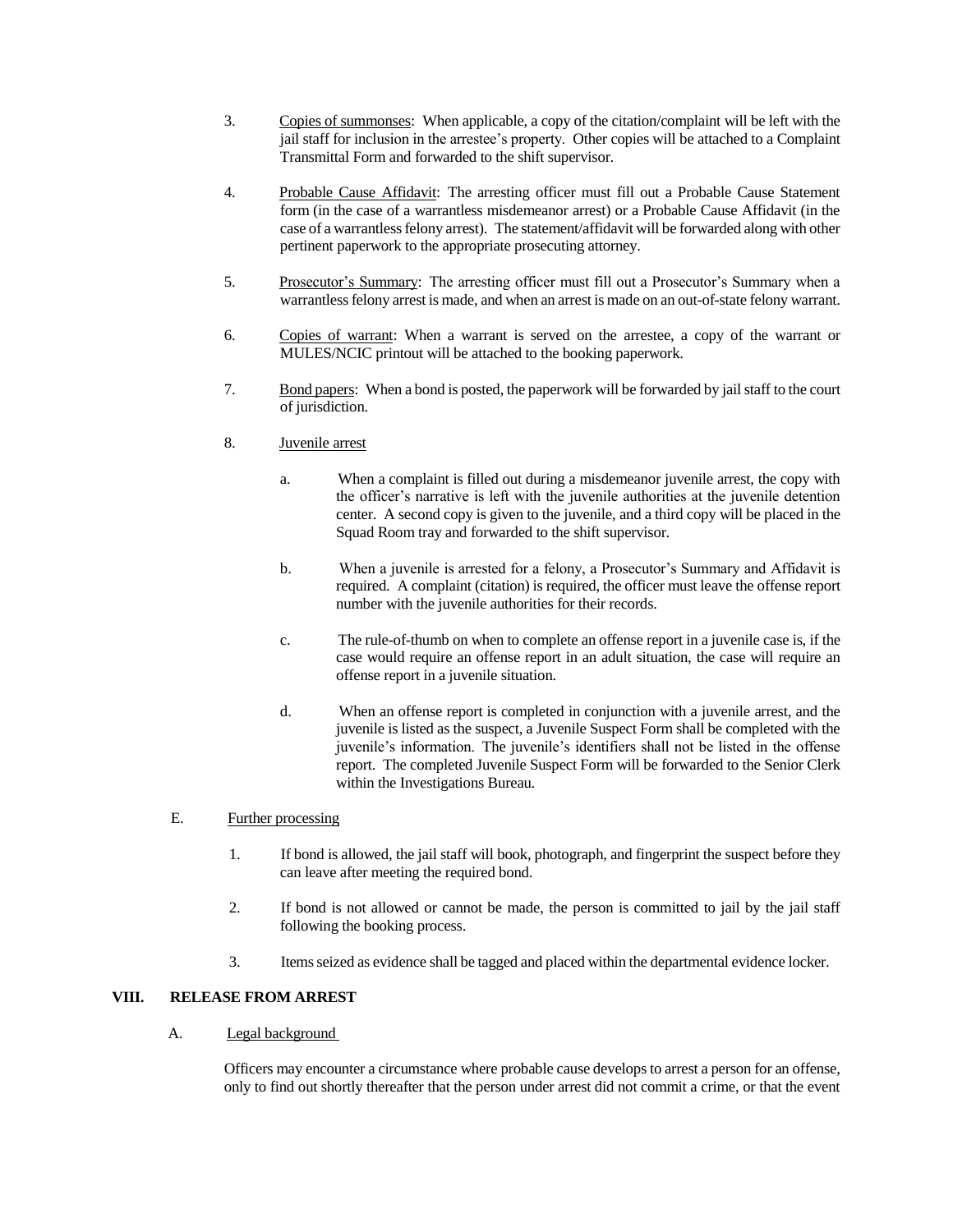was not a crime. It is imperative, then, that the officer ends the arrest process immediately to avoid becoming liable for false imprisonment.

### B. Procedure

- 1. If the arresting officer determines that probable cause no longer exists to arrest a suspect, and the officer is satisfied that the person under arrest either did not commit the crime or that the crime did not occur, then the officer shall release the suspect.
- 2. When an officer releases a subject from arrest under the circumstances described in (1), he or she shall return the person to the place of the arrest, if the location is safe. The officer shall not release the person along the roadside. If a vehicle has been towed, the vehicle shall be released to the operator/registered owner unless it is required as evidence, or some other legal authority assumes custody of the vehicle.
- 3. Upon releasing a person in this manner, the officer shall immediately contact the on-duty supervisor and advise him or her of the incident.
- 4. To protect him- or her and the department, the officer shall document in an incident report:
	- a. The date and time of arrest.
	- b. The person arrested (name, address, date of birth, race).
	- c. The location of arrest.
	- d. Probable cause for the arrest and the specific charge(s).
	- e. The location and time of release from arrest and whether the person was transported.
	- f. The reasons or discovery of information that led the officer to release from arrest.
	- g. Any witnesses to the alleged crime, or to the fact the person arrested was allegedly involved.
	- h. Whether force was used in making the arrest, and if so, the nature of any force used and the consequences (including medical aid).
- 5. If the officer makes an arrest based on probable cause, the arrest is lawful. Probable cause must continue to exist through the appearance of the officer and arrested person before the judge. If not, the officer must release the person as soon as practicable.

## **IX. IMMUNITY FROM ARREST** (74.3.1)

#### A. Legislative immunity

- 1. Members of the United States Congress are exempt from arrest when Congress is in session, or when they are enroute to or from congressional business, **except** for traffic summonses. (Article I, Section 6, U.S. Constitution)
- 2. Senators and representatives are exempt from arrest during a legislative session (or for fifteen days before the beginning or after the ending of any session) except in cases of treason, a felony, or a breach of the peace. (Article III Section 19, Constitution of Missouri)